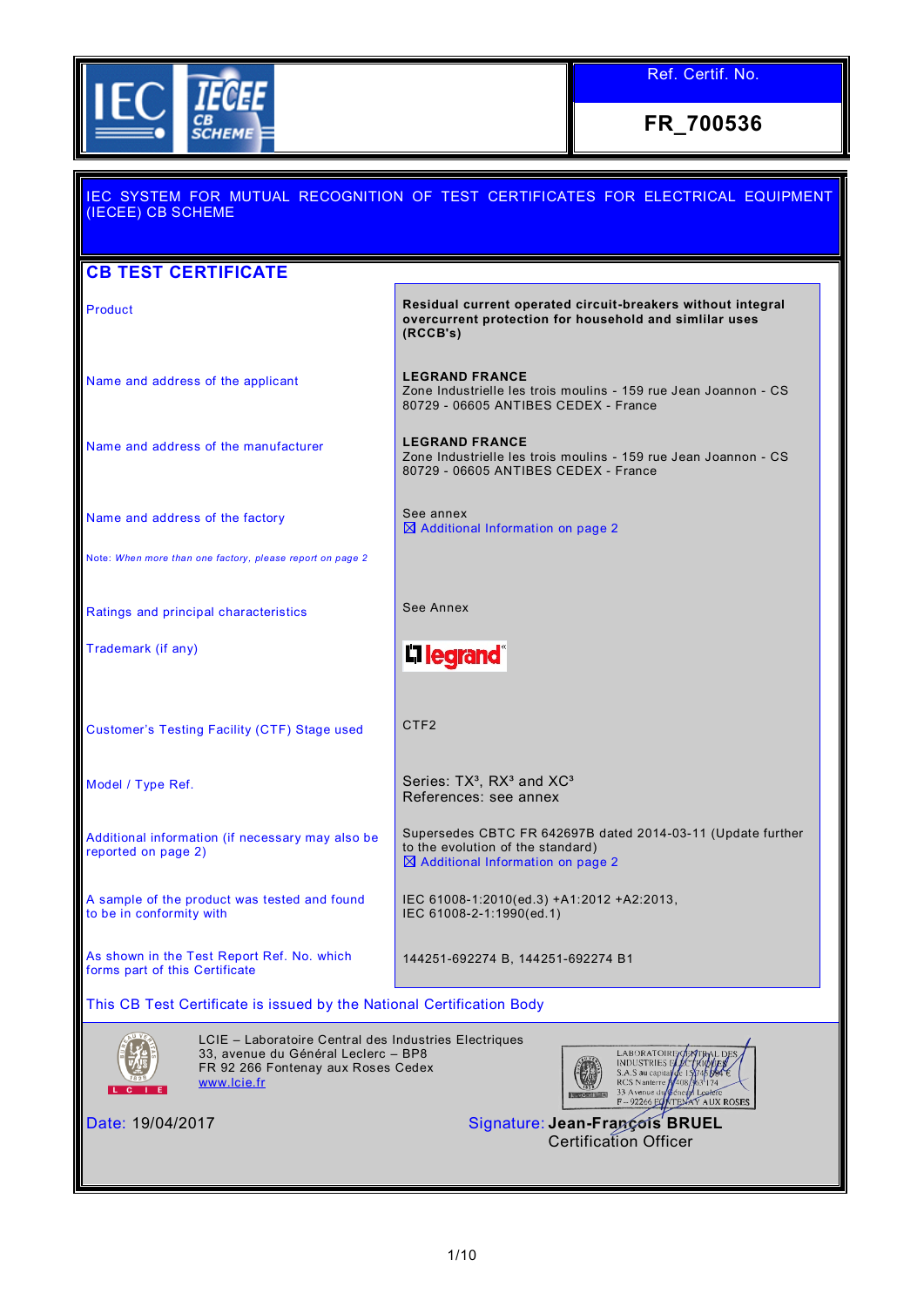

## **ANNEX**

#### **Name and address of the factories:**

#### **LEGRAND FRANCE**

Zone Industrielle les trois moulins - 159 rue Jean Joannon - CS 80729 - 06605 ANTIBES CEDEX - France

#### **LEGRAND FRANCE**

290 avenue de Colmar - CS 30101 - 67024 STRASBOURG CEDEX 1 - France

#### **LEGRAND ELEKTRIK SANAYI A.S**

Gosb Gebze Organize Sanayi Bölgesi - Ihsan Dede Caddesi No. 112 - 41480 GEBZE - KOCAELI - Turkey

#### **Relevant documents (continued):**

Test reports : 121441-642697, 121441-642697/1 to 121441-642697/3 (related to previous assessement) 144251-692274 A, 144251-692274 A1 to 144251-692274 A18

| Reference TX <sup>3</sup><br>« Germanique »<br>series | In    | Un             | $\ln$  | <b>Type</b> | Im      | $l\Delta m$ | Inc      | $\Delta c$ |
|-------------------------------------------------------|-------|----------------|--------|-------------|---------|-------------|----------|------------|
| 4115 02                                               | 16 A  | 230 $V \sim$   | 10 mA  | AC          | 500 A   | 1 000 A     | 10 000 A | 10 000 A   |
| LG1210                                                | 25 A  | 230 $V \sim$   | 10 mA  | <b>AC</b>   | 500 A   | 1 000 A     | 10 000 A | 10 000 A   |
|                                                       |       |                |        |             |         |             |          |            |
| LG3450                                                | 16 A  | 230 $V \sim$   | 30 mA  | AC          | 500 A   | 1 000 A     | 10 000 A | 10 000 A   |
| 4115 09                                               | 25 A  | 230 $V \sim$   | 30 mA  | <b>AC</b>   | 500 A   | 1 000 A     | 10 000 A | 10 000 A   |
| 4115 10                                               | 40 A  | 230 $V \sim$   | 30 mA  | AC          | 500 A   | 1 000 A     | 10 000 A | 10 000 A   |
| 4115 11                                               | 63 A  | 230 $\sqrt{2}$ | 30 mA  | AC          | 630 A   | 1 000 A     | 10 000 A | 10 000 A   |
| 4115 12                                               | 80 A  | 230 $V \sim$   | 30 mA  | AC          | 800 A   | 1 000 A     | 10 000 A | 10 000 A   |
| 4115 13                                               | 100 A | 230 $V \sim$   | 30 mA  | AC          | 1 000 A | 1 000 A     | 10 000 A | 10 000 A   |
|                                                       |       |                |        |             |         |             |          |            |
| LG3451                                                | 16 A  | 230 $V \sim$   | 100 mA | AC          | 500 A   | 1 000 A     | 10 000 A | 10 000 A   |
| 4115 19                                               | 25 A  | 230 $V \sim$   | 100 mA | AC          | 500 A   | 1 000 A     | 10 000 A | 10 000 A   |
| 4115 20                                               | 40 A  | 230 $V \sim$   | 100 mA | <b>AC</b>   | 500 A   | 1 000 A     | 10 000 A | 10 000 A   |
| 4115 21                                               | 63 A  | 230 $V \sim$   | 100 mA | AC          | 630 A   | 1 000 A     | 10 000 A | 10 000 A   |
| 4115 22                                               | 80 A  | $230 V -$      | 100 mA | AC          | 800 A   | 1 000 A     | 10 000 A | 10 000 A   |
| 4115 23                                               | 100 A | 230 $V \sim$   | 100 mA | AC          | 1 000 A | 1 000 A     | 10 000 A | 10 000 A   |
|                                                       |       |                |        |             |         |             |          |            |
| LG3452                                                | 16 A  | 230 $V \sim$   | 300 mA | AC          | 500 A   | 1 000 A     | 10 000 A | 10 000 A   |
| 4115 29                                               | 25 A  | 230 $V \sim$   | 300 mA | <b>AC</b>   | 500 A   | 1 000 A     | 10 000 A | 10 000 A   |
| 4115 30                                               | 40 A  | 230 $V \sim$   | 300 mA | <b>AC</b>   | 500 A   | 1 000 A     | 10 000 A | 10 000 A   |
| 4115 31                                               | 63 A  | 230 $V \sim$   | 300 mA | <b>AC</b>   | 630 A   | 1 000 A     | 10 000 A | 10 000 A   |
| 4115 32                                               | 80 A  | 230 $V \sim$   | 300 mA | AC          | 800 A   | 1 000 A     | 10 000 A | 10 000 A   |
| 4115 33                                               | 100 A | 230 $V \sim$   | 300 mA | <b>AC</b>   | 1 000 A | 1 000 A     | 10 000 A | 10 000 A   |
|                                                       |       |                |        |             |         |             |          |            |
| LG3453                                                | 16 A  | 230 $V -$      | 500 mA | <b>AC</b>   | 500 A   | 1 000 A     | 10 000 A | 10 000 A   |
| LG1211                                                | 25 A  | 230 $\sqrt{2}$ | 500 mA | AC          | 500 A   | 1 000 A     | 10 000 A | 10 000 A   |
| LG1212                                                | 40 A  | 230 $V \sim$   | 500 mA | AC          | 500 A   | 1 000 A     | 10 000 A | 10 000 A   |
| LG1213                                                | 63 A  | 230 $V \sim$   | 500 mA | AC          | 630 A   | 1 000 A     | 10 000 A | 10 000 A   |
| LG1214                                                | 80 A  | 230 $V \sim$   | 500 mA | AC          | 800 A   | 1 000 A     | 10 000 A | 10 000 A   |
| LG1215                                                | 100 A | 230 $V \sim$   | 500 mA | <b>AC</b>   | 1 000 A | 1 000 A     | 10 000 A | 10 000 A   |

## **REFERENCES, RATINGS AND MAIN CHARACTERISTICS**



LCIE – Laboratoire Central des Industries Electriques 33, avenue du Général Leclerc – BP8 FR 92 266 Fontenay aux Roses Cedex [www.lcie.fr](http://www.lcie.fr/)

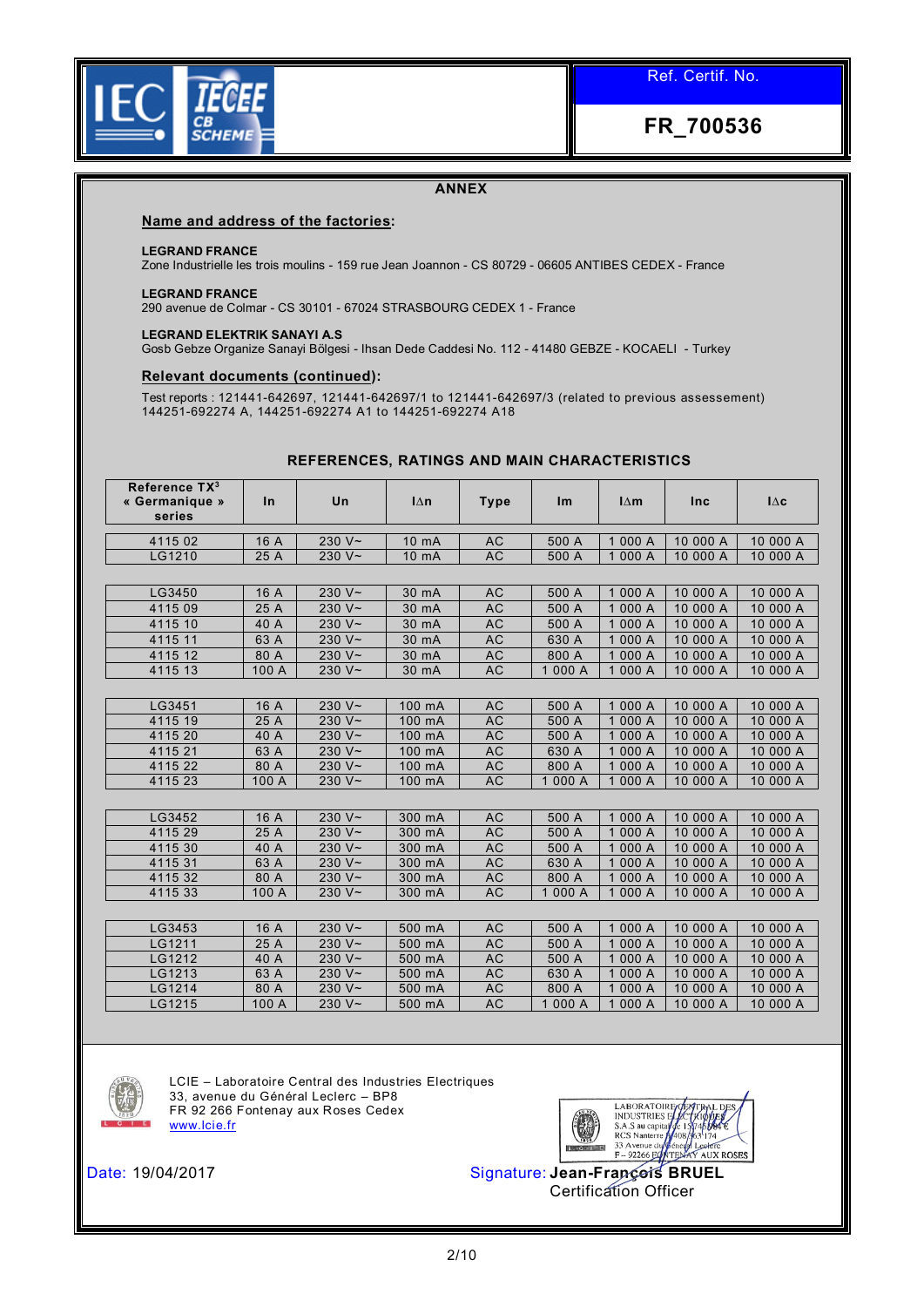

**FR\_700536**

| Reference<br>$TX^3$<br>« Germanique »<br>series | In            | Un                           | $\mathsf{I}\Delta\mathsf{n}$ | <b>Type</b>          | Im               | $\mathsf{I}\Delta\mathsf{m}$ | Inc                  | $\mathsf{I}\Delta\mathbf{c}$ |
|-------------------------------------------------|---------------|------------------------------|------------------------------|----------------------|------------------|------------------------------|----------------------|------------------------------|
| LG3454                                          | 16 A          | 230 V~                       | 100 mA                       | $AC-S$               | 500 A            | 1 000 A                      | 10 000 A             | 10 000 A                     |
| LG1216                                          | 25 A          | 230 $V \sim$                 | 100 mA                       | AC-S                 | 500 A            | 1 000 A                      | 10 000 A             | 10 000 A                     |
| LG1217                                          | 40 A          | 230 V~                       | 100 mA                       | $AC-S$               | 500 A            | 1 000 A                      | 10 000 A             | 10 000 A                     |
| 4115 39                                         | 63 A          | 230 $V$ ~                    | 100 mA                       | $AC-S$               | 630 A            | 1 000 A                      | 10 000 A             | 10 000 A                     |
| LG1218                                          | 80 A          | 230 $V \sim$                 | 100 mA                       | $AC-S$               | 800 A            | 1 000 A                      | 10 000 A             | 10 000 A                     |
| LG1219                                          | 100 A         | 230 $V~$                     | 100 mA                       | $AC-S$               | 1 000 A          | 1 000 A                      | 10 000 A             | 10 000 A                     |
| LG3455                                          | 16 A          | 230 V~                       | 300 mA                       | $AC-S$               | 500 A            | 1 000 A                      | 10 000 A             | 10 000 A                     |
| LG1220                                          | 25 A          | 230 V~                       | 300 mA                       | $AC-S$               | 500 A            | 1 000 A                      | 10 000 A             | 10 000 A                     |
| LG1221                                          | 40 A          | 230 $V \sim$                 | 300 mA                       | $AC-S$               | 500 A            | 1 000 A                      | 10 000 A             | 10 000 A                     |
| 4115 47                                         | 63 A          | 230 $V \sim$                 | 300 mA                       | $AC-S$               | 630 A            | 1 000 A                      | 10 000 A             | 10 000 A                     |
| LG1222                                          | 80 A          | 230 V~                       | 300 mA                       | AC-S                 | 800 A            | 1 000 A                      | 10 000 A             | 10 000 A                     |
| LG1223                                          | 100 A         | 230 $V~$                     | 300 mA                       | $AC-S$               | 1 000 A          | 1 000 A                      | 10 000 A             | 10 000 A                     |
| LG3456                                          | 16 A          | 230 $V \sim$                 | 500 mA                       | $AC-S$               | 500 A            | 1 000 A                      | 10 000 A             | 10 000 A                     |
| LG3457                                          | 25 A          | 230 $V \sim$                 | 500 mA                       | $AC-S$               | 500 A            | 1 000 A                      | 10 000 A             | 10 000 A                     |
| LG3458                                          | 40A           | 230 V~                       | $500$ mA                     | $AC-S$               | 500 A            | 1000A                        | 10 000 A             | 10 000 A                     |
| LG3459                                          | 63 A          | 230 $V \sim$                 | 500 mA                       | $AC-S$               | 630 A            | 1 000 A                      | 10 000 A             | 10 000 A                     |
| LG3460                                          | 80 A          | 230 $V \sim$                 | 500 mA                       | AC-S                 | 800 A            | 1 000 A                      | 10 000 A             | 10 000 A                     |
| LG3461                                          | 100 A         | 230 $V \sim$                 | 500 mA                       | $AC-S$               | 1 000 A          | 1 000 A                      | 10 000 A             | 10 000 A                     |
| LG3462                                          | 16 A          | 230 V~                       | 30 mA                        | $AC *$               | 500 A            | 1 000 A                      | 10 000 A             | 10 000 A                     |
| LG3463                                          | 25 A          | 230 $V \sim$                 | 30 mA                        | $AC *$               | 500 A            | 1 000 A                      | 10 000 A             | 10 000 A                     |
| LG3464                                          | 40 A          | 230 $V \sim$                 | 30 mA                        | $AC$ *               | 500 A            | 1 000 A                      | 10 000 A             | 10 000 A                     |
| LG3465                                          | 63 A          | 230 V~                       | 30 mA                        | $AC$ *               | 630 A            | 1 000 A                      | 10 000 A             | 10 000 A                     |
| LG3466                                          | 80 A          | 230 $V \sim$                 | 30 mA                        | AC<br>$\pmb{\star}$  | 800 A            | 1 000 A                      | 10 000 A             | 10 000 A                     |
| LG3467                                          | 100 A         | 230 $V \sim$                 | 30 mA                        | $AC *$               | 1 000 A          | 1 000 A                      | 10 000 A             | 10 000 A                     |
|                                                 |               |                              |                              |                      |                  |                              |                      |                              |
| LG3468                                          | 16 A          | 230 V~                       | 100 mA                       | <b>AC</b><br>$\star$ | 500 A            | 1 000 A                      | 10 000 A             | 10 000 A                     |
| LG3469                                          | 25 A          | 230 $V \sim$                 | 100 mA                       | <b>AC</b>            | 500 A            | 1 000 A                      | 10 000 A             | 10 000 A                     |
| LG3470                                          | 40 A          | 230 V~                       | 100 mA                       | $AC$ *               | 500 A            | 1 000 A                      | 10 000 A             | 10 000 A                     |
| LG3471                                          | 63 A          | 230 $V$ ~<br>230 V~          | 100 mA                       | $AC$ *               | 630 A            | 1 000 A                      | 10 000 A             | 10 000 A                     |
| LG3472<br>LG3473                                | 80 A<br>100 A | 230 $V \sim$                 | 100 mA<br>100 mA             | $AC$ *<br>$AC$ *     | 800 A<br>1 000 A | 1 000 A<br>1 000 A           | 10 000 A<br>10 000 A | 10 000 A<br>10 000 A         |
|                                                 |               |                              |                              |                      |                  |                              |                      |                              |
| LG3474                                          | 16 A          | 230 V~                       | 300 mA                       | $AC$ *               | 500 A            | 1 000 A                      | 10 000 A             | 10 000 A                     |
| LG3475                                          | 25 A          | 230 $V \sim$                 | 300 mA                       | $AC *$               | 500 A            | 1 000 A                      | 10 000 A             | 10 000 A                     |
| LG3476                                          | 40 A          | 230 V~                       | 300 mA                       | <b>AC</b><br>$\star$ | 500 A            | 1 000 A                      | 10 000 A             | 10 000 A                     |
| LG3477                                          | 63 A          | 230 V~                       | 300 mA                       | AC<br>$\star$        | 630 A            | 1 000 A                      | 10 000 A             | 10 000 A                     |
| LG3478<br>LG3479                                | 80 A          | 230 $V \sim$<br>230 $V \sim$ | 300 mA<br>300 mA             | AC *<br>AC *         | 800 A            | 1 000 A<br>1 000 A           | 10 000 A<br>10 000 A | 10 000 A                     |

LCIE – Laboratoire Central des Industries Electriques 33, avenue du Général Leclerc – BP8 FR 92 266 Fontenay aux Roses Cedex [www.lcie.fr](http://www.lcie.fr/)

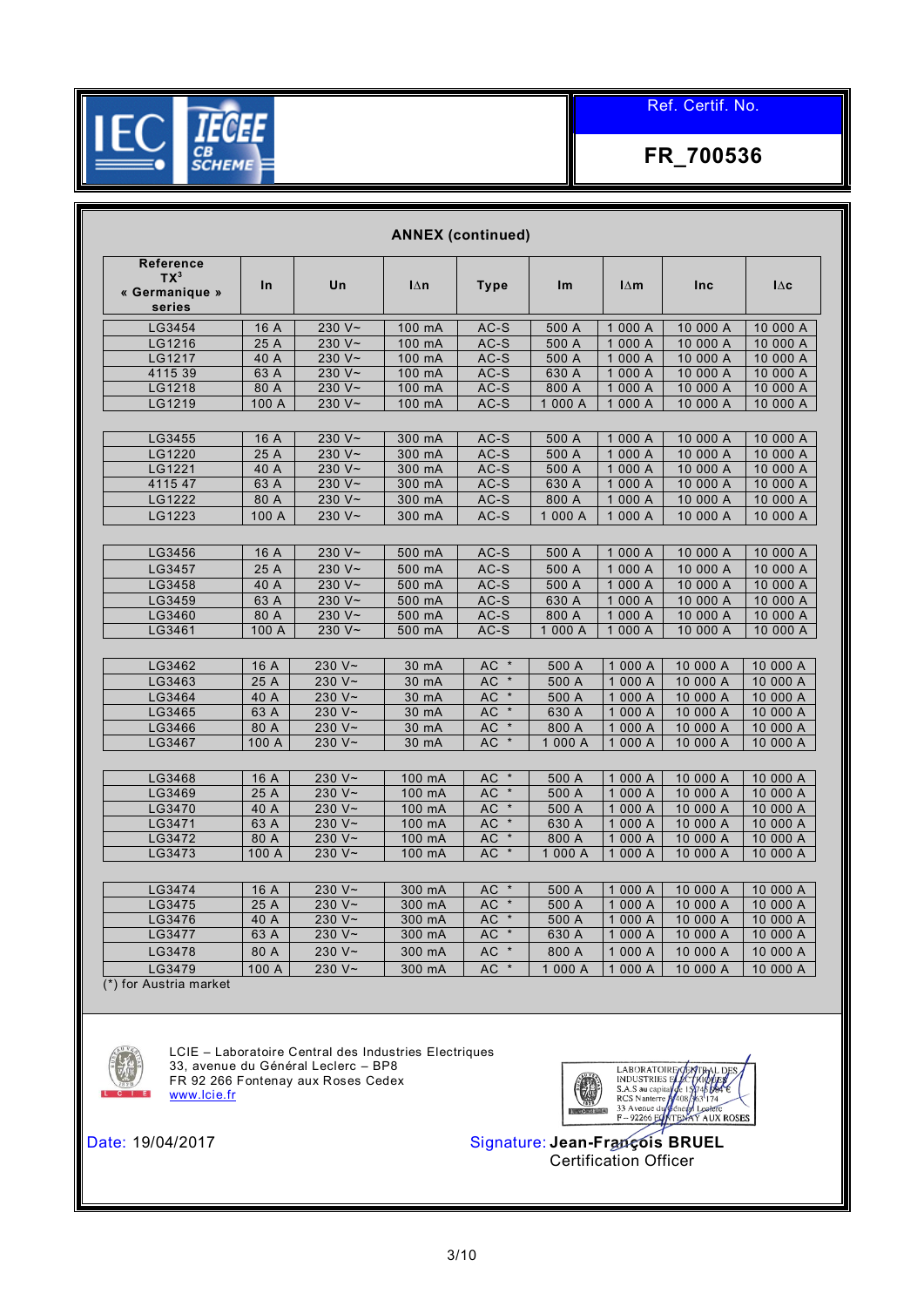

| Reference<br>$TX^3$<br>« Germanique »<br>series<br>4115 52<br>4119 10 | In<br>16 A    | Un                           | $\mathsf{I}\Delta\mathsf{n}$ |                |                  |                              |                      |                      |
|-----------------------------------------------------------------------|---------------|------------------------------|------------------------------|----------------|------------------|------------------------------|----------------------|----------------------|
|                                                                       |               |                              |                              | <b>Type</b>    | Im               | $\mathsf{I}\Delta\mathsf{m}$ | <b>Inc</b>           | $\Delta c$           |
|                                                                       |               | 230 $V \sim$                 | 10 mA                        | $\overline{A}$ | 500 A            | 1000 A                       | 10000A               | 10000A               |
| LG3480                                                                | 25 A          | 230 $V \sim$                 | 10 mA                        | Α              | 500 A            | 1000 A                       | 10000A               | 10000A               |
| LG3481                                                                | 16 A          | 230 $V \sim$                 | 30 mA                        | A              | 500 A            | 1 000 A                      | 10 000 A             | 10 000 A             |
| 4115 59<br>4119 11                                                    | 25 A          | 230 $V \sim$                 | 30 mA                        | A              | 500 A            | 1 000 A                      | 10 000 A             | 10 000 A             |
| 4115 60<br>4119 12                                                    | 40 A          | 230 $V \sim$                 | 30 mA                        | A              | 500 A            | 1 000 A                      | 10 000 A             | 10 000 A             |
| 4115 61<br>4119 13                                                    | 63 A          | 230 $V \sim$                 | 30 mA                        | A              | 630 A            | 1 000 A                      | 10 000 A             | 10 000 A             |
| 4115 62<br>4119 14                                                    | 80 A          | 230 $V \sim$                 | 30 mA                        | A              | 800 A            | 1 000 A                      | 10 000 A             | 10 000 A             |
| LG1225                                                                | 100 A         | 230 V~                       | 30 mA                        | A              | 1 000 A          | 1 000 A                      | 10 000 A             | 10 000 A             |
|                                                                       |               |                              |                              |                |                  |                              |                      |                      |
| LG3482<br>4115 64                                                     | 16 A<br>25 A  | 230 $V \sim$<br>230 $V \sim$ | 100 mA<br>100 mA             | A              | 500 A<br>500 A   | 1 000 A<br>1 000 A           | 10 000 A<br>10 000 A | 10 000 A<br>10 000 A |
| 4115 65                                                               | 40 A          | 230 $V \sim$                 | 100 mA                       | Α              | 500 A            | 1 000 A                      | 10 000 A             | 10 000 A             |
|                                                                       |               | 230 V~                       |                              | A              |                  |                              |                      |                      |
| 4115 66                                                               | 63 A          |                              | 100 mA                       | A              | 630 A            | 1 000 A                      | 10 000 A             | 10 000 A             |
| 4115 67                                                               | 80 A          | 230 $V \sim$                 | 100 mA                       | A              | 800 A            | 1 000 A                      | 10 000 A             | 10 000 A             |
| LG1226                                                                | 100 A         | 230 V~                       | 100 mA                       | A              | 1 000 A          | 1 000 A                      | 10 000 A             | 10 000 A             |
| LG3483                                                                | 16 A          | 230 $V \sim$                 | 300 mA                       | A              | 500 A            | 1 000 A                      | 10 000 A             | 10 000 A             |
| 4115 74                                                               | 25 A          | 230 $V \sim$                 | 300 mA                       | A              | 500 A            | 1 000 A                      | 10 000 A             | 10 000 A             |
| 4115 75<br>4119 22                                                    | 40 A          | 230 $V \sim$                 | 300 mA                       | A              | 500 A            | 1 000 A                      | 10 000 A             | 10 000 A             |
| 4115 76<br>4119 23                                                    | 63 A          | 230 $V \sim$                 | 300 mA                       | A              | 630 A            | 1 000 A                      | 10 000 A             | 10 000 A             |
| 411577<br>4119 24                                                     | 80 A          | 230 $V \sim$                 | 300 mA                       | A              | 800 A            | 1 000 A                      | 10 000 A             | 10 000 A             |
| LG1227                                                                | 100 A         | 230 $V \sim$                 | 300 mA                       | A              | 1 000 A          | 1 000 A                      | 10 000 A             | 10 000 A             |
|                                                                       |               |                              |                              |                |                  |                              |                      |                      |
| LG3484                                                                | 16 A          | 230 $V \sim$                 | 500 mA                       | A              | 500 A            | 1 000 A                      | 10 000 A             | 10 000 A             |
| 4115 79                                                               | 25 A          | 230 V~                       | 500 mA                       | A              | 500 A            | 1 000 A                      | 10 000 A             | 10 000 A             |
| 4115 80                                                               | 40 A          | 230 $V \sim$                 | 500 mA                       | A              | 500 A            | 1 000 A                      | 10 000 A             | 10 000 A             |
| LG1228                                                                | 63 A          | 230 $V \sim$                 | 500 mA                       | A              | 630 A            | 1 000 A                      | 10 000 A             | 10 000 A             |
| LG1229<br>LG1230                                                      | 80 A<br>100 A | 230 V~<br>230 V~             | 500 mA<br>500 mA             | Α<br>A         | 800 A<br>1 000 A | 1 000 A<br>1 000 A           | 10 000 A<br>10 000 A | 10 000 A<br>10 000 A |



LCIE – Laboratoire Central des Industries Electriques 33, avenue du Général Leclerc – BP8 FR 92 266 Fontenay aux Roses Cedex [www.lcie.fr](http://www.lcie.fr/)

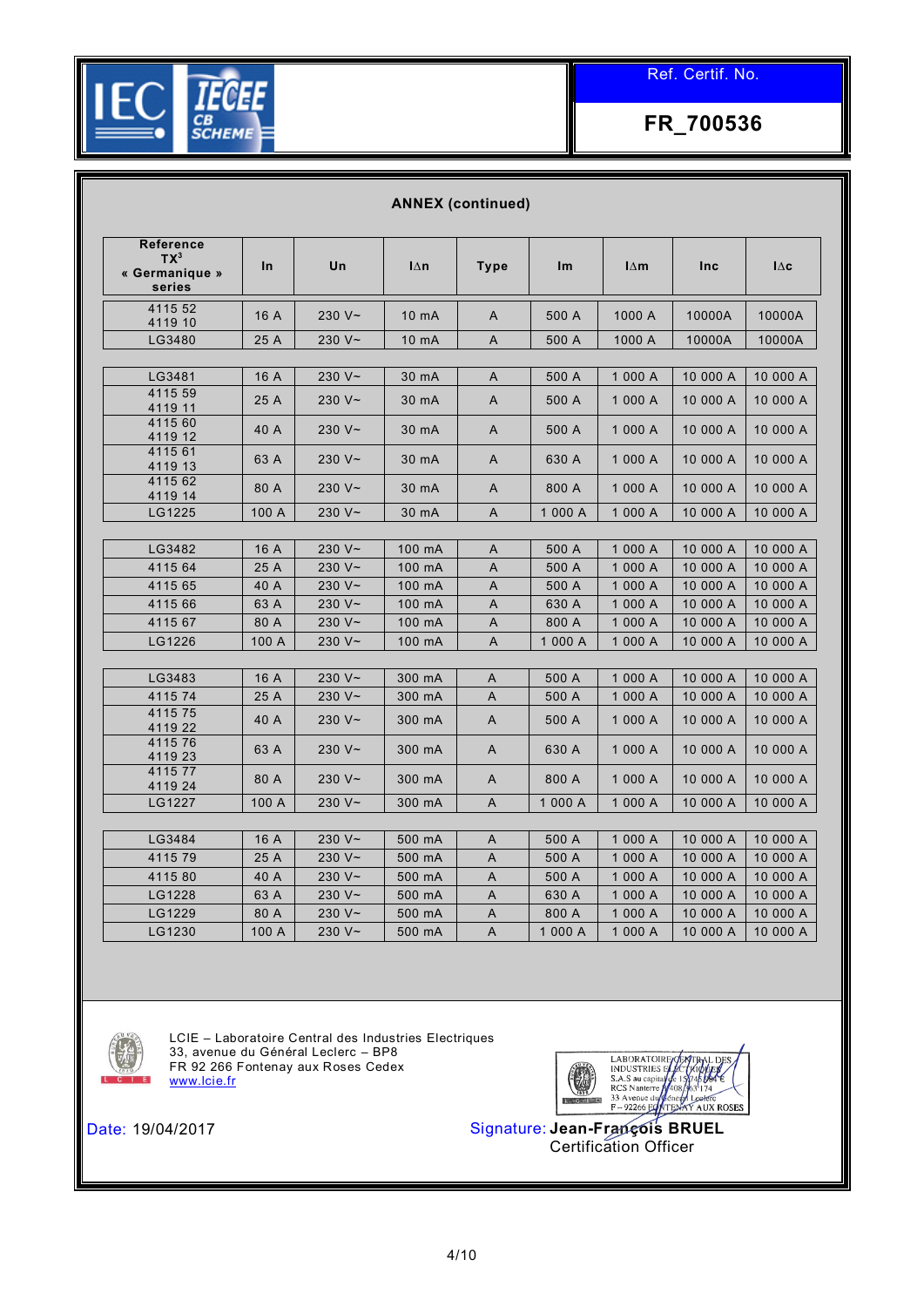

|                                                 | <b>ANNEX (continued)</b> |              |                              |             |         |                              |            |            |  |  |  |
|-------------------------------------------------|--------------------------|--------------|------------------------------|-------------|---------|------------------------------|------------|------------|--|--|--|
| Reference<br>$TX^3$<br>« Germanique »<br>series | In                       | Un           | $\mathsf{I}\Delta\mathsf{n}$ | <b>Type</b> | Im      | $\mathsf{I}\Delta\mathsf{m}$ | <b>Inc</b> | $\Delta c$ |  |  |  |
|                                                 |                          |              |                              |             |         |                              |            |            |  |  |  |
| LG3485                                          | 16 A                     | 230 $V \sim$ | 100 mA                       | $A-S$       | 500 A   | 1 000 A                      | 10 000 A   | 10 000 A   |  |  |  |
| LG1231                                          | 25 A                     | 230 $V \sim$ | 100 mA                       | $A-S$       | 500 A   | 1 000 A                      | 10 000 A   | 10 000 A   |  |  |  |
| LG1232                                          | 40 A                     | 230 $V \sim$ | 100 mA                       | $A-S$       | 500 A   | 1 000 A                      | 10 000 A   | 10 000 A   |  |  |  |
| LG1233                                          | 63 A                     | 230 $V \sim$ | 100 mA                       | $A-S$       | 630 A   | 1 000 A                      | 10 000 A   | 10 000 A   |  |  |  |
| LG1234                                          | 80 A                     | 230 $V \sim$ | 100 mA                       | $A-S$       | 800 A   | 1 000 A                      | 10 000 A   | 10 000 A   |  |  |  |
| LG1235                                          | 100 A                    | 230 $V \sim$ | 100 mA                       | $A-S$       | 1 000 A | 1 000 A                      | 10 000 A   | 10 000 A   |  |  |  |
|                                                 |                          |              |                              |             |         |                              |            |            |  |  |  |
| LG3486                                          | 16 A                     | 230 $V \sim$ | 300 mA                       | $A-S$       | 500 A   | 1 000 A                      | 10 000 A   | 10 000 A   |  |  |  |
| LG1236                                          | 25 A                     | 230 $V \sim$ | 300 mA                       | $A-S$       | 500 A   | 1 000 A                      | 10 000 A   | 10 000 A   |  |  |  |
| LG1237<br>4119 27                               | 40 A                     | 230 $V \sim$ | 300 mA                       | $A-S$       | 500 A   | 1 000 A                      | 10 000 A   | 10 000 A   |  |  |  |
| 411587<br>4119 28                               | 63 A                     | 230 $V \sim$ | 300 mA                       | $A-S$       | 630 A   | 1 000 A                      | 10 000 A   | 10 000 A   |  |  |  |
| LG1238                                          | 80 A                     | 230 $V \sim$ | 300 mA                       | $A-S$       | 800 A   | 1 000 A                      | 10 000 A   | 10 000 A   |  |  |  |
| LG1239                                          | 100 A                    | 230 $V \sim$ | 300 mA                       | $A-S$       | 1 000 A | 1 000 A                      | 10 000 A   | 10 000 A   |  |  |  |
|                                                 |                          |              |                              |             |         |                              |            |            |  |  |  |
| LG3487                                          | 16 A                     | 230 $V \sim$ | 500 mA                       | $A-S$       | 500 A   | 1 000 A                      | 10 000 A   | 10 000 A   |  |  |  |
| LG1240                                          | 25 A                     | 230 $V \sim$ | 500 mA                       | $A-S$       | 500 A   | 1 000 A                      | 10 000 A   | 10 000 A   |  |  |  |
| LG1241                                          | 40 A                     | 230 $V \sim$ | 500 mA                       | $A-S$       | 500 A   | 1 000 A                      | 10 000 A   | 10 000 A   |  |  |  |
| LG1242                                          | 63 A                     | 230 $V \sim$ | 500 mA                       | $A-S$       | 630 A   | 1 000 A                      | 10 000 A   | 10 000 A   |  |  |  |
| LG1243                                          | 80 A                     | 230 $V \sim$ | 500 mA                       | $A-S$       | 800 A   | 1 000 A                      | 10 000 A   | 10 000 A   |  |  |  |
| LG1244                                          | 100 A                    | 230 $V \sim$ | 500 mA                       | $A-S$       | 1 000 A | 1 000 A                      | 10 000 A   | 10 000 A   |  |  |  |

LCIE – Laboratoire Central des Industries Electriques 33, avenue du Général Leclerc – BP8 FR 92 266 Fontenay aux Roses Cedex [www.lcie.fr](http://www.lcie.fr/)

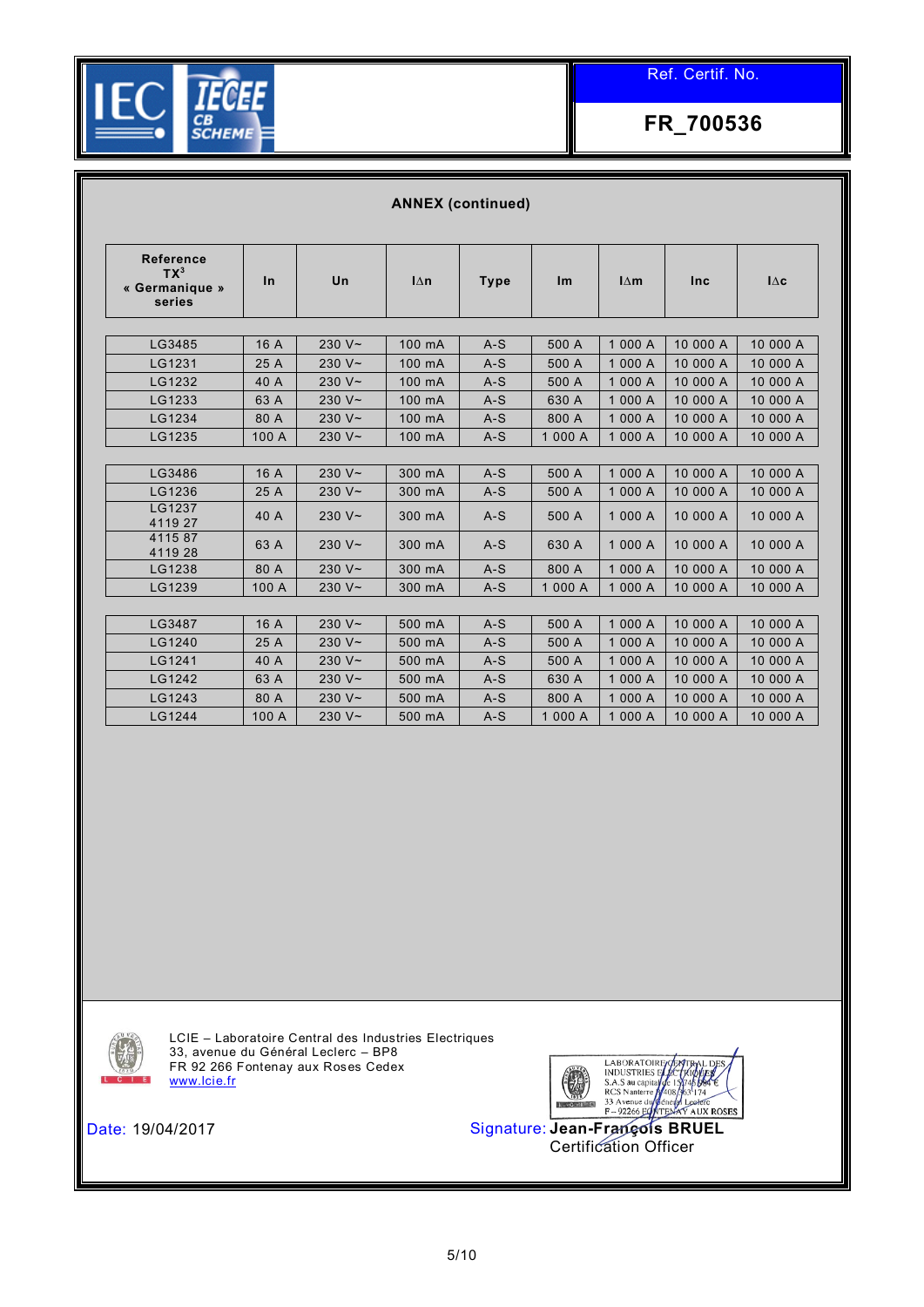

# **FR\_700536**

|                                                        |       |              |                              | <b>ANNEX (continued)</b> |         |                              |          |                              |
|--------------------------------------------------------|-------|--------------|------------------------------|--------------------------|---------|------------------------------|----------|------------------------------|
|                                                        |       |              |                              |                          |         |                              |          |                              |
| <b>Reference</b><br>TX <sup>3</sup> " LATIN"<br>series | In    | Un           | $\mathsf{I}\Delta\mathsf{n}$ | <b>Type</b>              | Im      | $\mathsf{I}\Delta\mathsf{m}$ | Inc      | $\mathsf{I}\Delta\mathbf{c}$ |
|                                                        |       |              |                              |                          |         |                              |          |                              |
| LG1255                                                 | 16 A  | 230 $V \sim$ | 10 mA                        | AC                       | 500 A   | 1 000 A                      | 10 000 A | 10 000 A                     |
| LG1256                                                 | 25 A  | 230 $V \sim$ | 10 mA                        | AC                       | 500 A   | 1 000 A                      | 10 000 A | 10 000 A                     |
|                                                        |       |              |                              |                          |         |                              |          |                              |
| LG3400                                                 | 16 A  | 230 $V \sim$ | 30 mA                        | AC                       | 500 A   | 1 000 A                      | 10 000 A | 10 000 A                     |
| 4030 00<br>4030 32                                     | 25 A  | 230 $V \sim$ | 30 mA                        | AC                       | 500 A   | 1 000 A                      | 10 000 A | 10 000 A                     |
| 4030 01<br>4030 33                                     | 40 A  | 230 $V \sim$ | 30 mA                        | AC                       | 500 A   | 1 000 A                      | 10 000 A | 10 000 A                     |
| 4030 02                                                | 63 A  | 230 $V \sim$ | 30 mA                        | AC                       | 630 A   | 1 000 A                      | 10 000 A | 10 000 A                     |
| LG1253                                                 | 80 A  | 230 V~       | 30 mA                        | AC                       | 800 A   | 1 000 A                      | 10 000 A | 10 000 A                     |
| LG1254                                                 | 100 A | 230 V~       | 30 mA                        | AC                       | 1 000 A | 1 000 A                      | 10 000 A | 10 000 A                     |
|                                                        |       |              |                              |                          |         |                              |          |                              |
| LG3401                                                 | 16 A  | 230 $V \sim$ | 100 mA                       | AC                       | 500 A   | 1 000 A                      | 10 000 A | 10 000 A                     |
| LG3406                                                 | 25 A  | 230 $V \sim$ | 100 mA                       | AC                       | 500 A   | 1 000 A                      | 10 000 A | 10 000 A                     |
| LG3407                                                 | 40 A  | 230 $V \sim$ | 100 mA                       | AC                       | 500 A   | 1 000 A                      | 10 000 A | 10 000 A                     |
| LG3408                                                 | 63 A  | 230 $V \sim$ | 100 mA                       | AC                       | 630 A   | 1 000 A                      | 10 000 A | 10 000 A                     |
| LG3403                                                 | 80 A  | 230 $V \sim$ | 100 mA                       | AC                       | 800 A   | 1 000 A                      | 10 000 A | 10 000 A                     |
| LG3404                                                 | 100 A | 230 $V \sim$ | 100 mA                       | AC                       | 1 000 A | 1 000 A                      | 10 000 A | 10 000 A                     |
|                                                        |       |              |                              |                          |         |                              |          |                              |
| LG3405                                                 | 16 A  | 230 $V \sim$ | 300 mA                       | AC                       | 500 A   | 1 000 A                      | 10 000 A | 10 000 A                     |
| 403038                                                 | 25 A  | 230 $V \sim$ | 300 mA                       | AC                       | 500 A   | 1 000 A                      | 10 000 A | 10 000 A                     |
| 403039                                                 | 40 A  | 230 $V \sim$ | 300 mA                       | AC                       | 500 A   | 1 000 A                      | 10 000 A | 10 000 A                     |
| 403040                                                 | 63 A  | 230 $V \sim$ | 300 mA                       | AC                       | 630 A   | 1 000 A                      | 10 000 A | 10 000 A                     |
| LG3409                                                 | 80 A  | 230 V~       | 300 mA                       | AC                       | 800 A   | 1 000 A                      | 10 000 A | 10 000 A                     |
| LG3410                                                 | 100 A | 230 $V \sim$ | 300 mA                       | AC                       | 1 000 A | 1 000 A                      | 10 000 A | 10 000 A                     |
|                                                        |       |              |                              |                          |         |                              |          |                              |
| LG3411                                                 | 16 A  | 230 $V \sim$ | 500 mA                       | AC                       | 500 A   | 1 000 A                      | 10 000 A | 10 000 A                     |
| LG3412                                                 | 25 A  | 230 $V \sim$ | 500 mA                       | AC                       | 500 A   | 1 000 A                      | 10 000 A | 10 000 A                     |
| LG3413                                                 | 40 A  | 230 $V \sim$ | 500 mA                       | AC                       | 500 A   | 1 000 A                      | 10 000 A | 10 000 A                     |
| LG3414                                                 | 63 A  | 230 $V \sim$ | 500 mA                       | AC                       | 630 A   | 1 000 A                      | 10 000 A | 10 000 A                     |
| LG3415                                                 | 80 A  | 230 $V \sim$ | 500 mA                       | AC                       | 800 A   | 1 000 A                      | 10 000 A | 10 000 A                     |
| LG3416                                                 | 100 A | 230 $V \sim$ | 500 mA                       | AC                       | 1 000 A | 1 000 A                      | 10 000 A | 10 000 A                     |



LCIE – Laboratoire Central des Industries Electriques 33, avenue du Général Leclerc – BP8 FR 92 266 Fontenay aux Roses Cedex [www.lcie.fr](http://www.lcie.fr/)

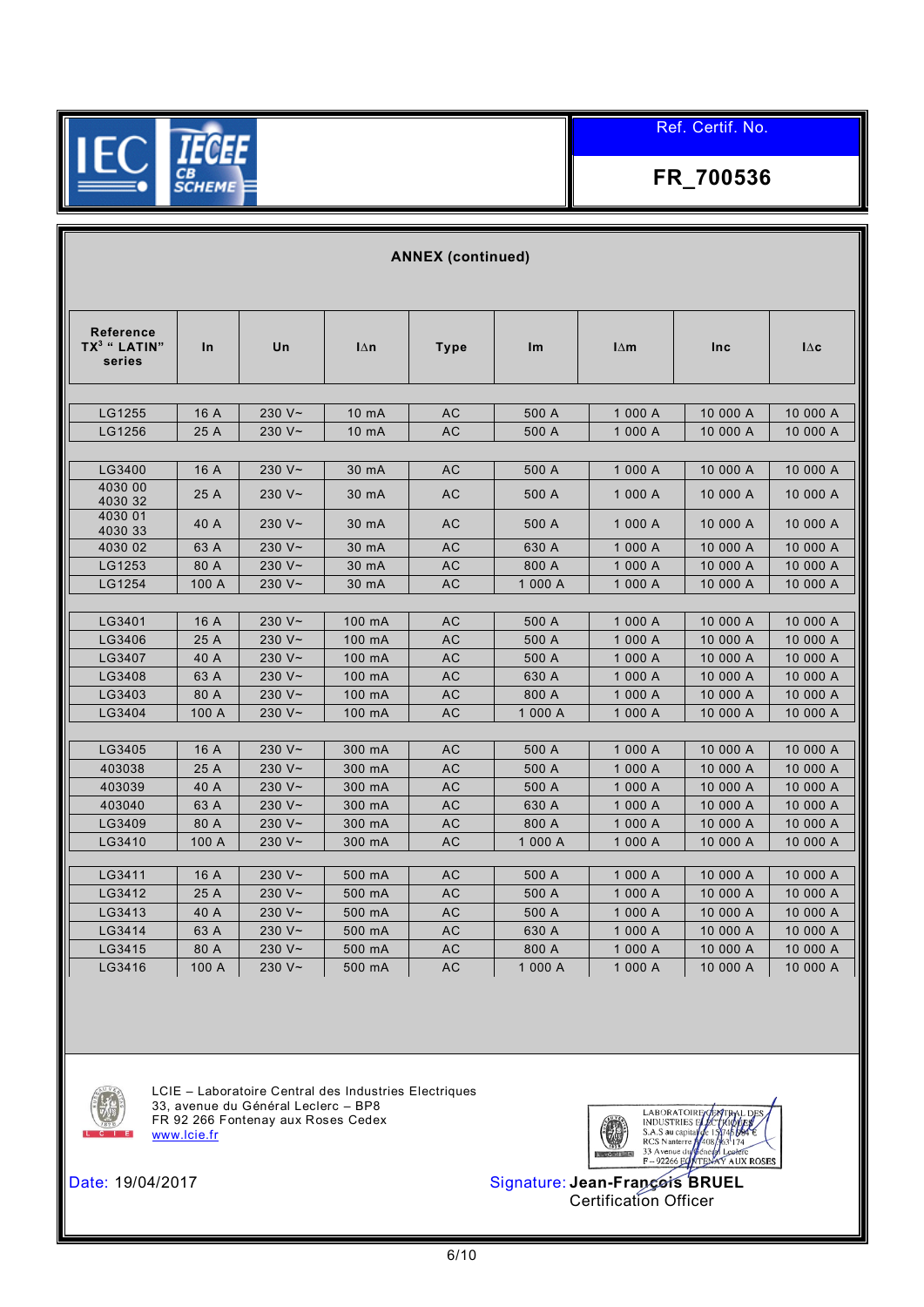

# **FR\_700536**

|                                                        |       |              |                              | <b>ANNEX (continued)</b> |         |                              |            |            |
|--------------------------------------------------------|-------|--------------|------------------------------|--------------------------|---------|------------------------------|------------|------------|
|                                                        |       |              |                              |                          |         |                              |            |            |
| <b>Reference</b><br>TX <sup>3</sup> " LATIN"<br>series | In    | Un           | $\mathsf{I}\Delta\mathsf{n}$ | <b>Type</b>              | Im      | $\mathsf{I}\Delta\mathsf{m}$ | <b>Inc</b> | $\Delta c$ |
|                                                        |       |              |                              |                          |         |                              |            |            |
| LG3417                                                 | 16 A  | 230 $V \sim$ | 10 mA                        | A                        | 500 A   | 1 000 A                      | 10 000 A   | 10 000 A   |
| LG3418                                                 | 25 A  | 230 V~       | 10 mA                        | A                        | 500 A   | 1 000 A                      | 10 000 A   | 10 000 A   |
| LG 3419                                                | 16 A  | 230 $V \sim$ | 30 mA                        | A                        | 500 A   | 1 000 A                      | 10 000 A   | 10 000 A   |
| 4030 35                                                | 25 A  | 230 $V \sim$ | 30 mA                        | A                        | 500 A   | 1 000 A                      | 10 000 A   | 10 000 A   |
| 4030 36                                                | 40 A  | 230 $V \sim$ | 30 mA                        | A                        | 500 A   | 1 000 A                      | 10 000 A   | 10 000 A   |
| LG1250                                                 | 63 A  | 230 $V \sim$ | 30 mA                        | A                        | 630 A   | 1 000 A                      | 10 000 A   | 10 000 A   |
| LG1251                                                 | 80 A  | 230 $V \sim$ | 30 mA                        | A                        | 800 A   | 1 000 A                      | 10 000 A   | 10 000 A   |
| LG1252                                                 | 100 A | 230 $V \sim$ | 30 mA                        | A                        | 1 000 A | 1 000 A                      | 10 000 A   | 10 000 A   |
|                                                        |       |              |                              |                          |         |                              |            |            |
| LG3420                                                 | 16 A  | 230 $V \sim$ | 100 mA                       | Α                        | 500 A   | 1 000 A                      | 10 000 A   | 10 000 A   |
| LG3421                                                 | 25 A  | 230 $V \sim$ | 100 mA                       | A                        | 500 A   | 1 000 A                      | 10 000 A   | 10 000 A   |
| LG3422                                                 | 40 A  | 230 $V \sim$ | 100 mA                       | A                        | 500 A   | 1 000 A                      | 10 000 A   | 10 000 A   |
| LG3423                                                 | 63 A  | 230 $V \sim$ | 100 mA                       | A                        | 630 A   | 1 000 A                      | 10 000 A   | 10 000 A   |
| LG3424                                                 | 80 A  | 230 $V \sim$ | 100 mA                       | Α                        | 800 A   | 1 000 A                      | 10 000 A   | 10 000 A   |
| LG3425                                                 | 100 A | 230 V~       | 100 mA                       | Α                        | 1 000 A | 1 000 A                      | 10 000 A   | 10 000 A   |
|                                                        |       |              |                              |                          |         |                              |            |            |
| LG3426                                                 | 16 A  | 230 $V \sim$ | 300 mA                       | A                        | 500 A   | 1 000 A                      | 10 000 A   | 10 000 A   |
| LG3427                                                 | 25 A  | 230 $V \sim$ | 300 mA                       | A                        | 500 A   | 1 000 A                      | 10 000 A   | 10 000 A   |
| LG3428                                                 | 40 A  | 230 $V \sim$ | 300 mA                       | A                        | 500 A   | 1 000 A                      | 10 000 A   | 10 000 A   |
| LG3429                                                 | 63 A  | 230 $V \sim$ | 300 mA                       | A                        | 630 A   | 1 000 A                      | 10 000 A   | 10 000 A   |
| LG3430                                                 | 80 A  | 230 $V \sim$ | 300 mA                       | A                        | 800 A   | 1 000 A                      | 10 000 A   | 10 000 A   |
| LG3431                                                 | 100 A | 230 $V \sim$ | 300 mA                       | A                        | 1 000 A | 1 000 A                      | 10 000 A   | 10 000 A   |
|                                                        |       |              |                              |                          |         |                              |            |            |
| LG3432                                                 | 16A   | 230 $V \sim$ | 500 mA                       | A                        | 500 A   | 1 000 A                      | 10 000 A   | 10 000 A   |
| LG3433                                                 | 25 A  | 230 V~       | 500 mA                       | A                        | 500 A   | 1 000 A                      | 10 000 A   | 10 000 A   |
| LG3434                                                 | 40 A  | 230 $V \sim$ | 500 mA                       | A                        | 500 A   | 1 000 A                      | 10 000 A   | 10 000 A   |
| LG3435                                                 | 63 A  | 230 $V \sim$ | 500 mA                       | A                        | 630 A   | 1 000 A                      | 10 000 A   | 10 000 A   |
| LG3436                                                 | 80 A  | 230 $V \sim$ | 500 mA                       | Α                        | 800 A   | 1 000 A                      | 10 000 A   | 10 000 A   |
| LG3437                                                 | 100 A | 230 $V \sim$ | 500 mA                       | A                        | 1 000 A | 1 000 A                      | 10 000 A   | 10 000 A   |



LCIE – Laboratoire Central des Industries Electriques 33, avenue du Général Leclerc – BP8 FR 92 266 Fontenay aux Roses Cedex [www.lcie.fr](http://www.lcie.fr/)



Certification Officer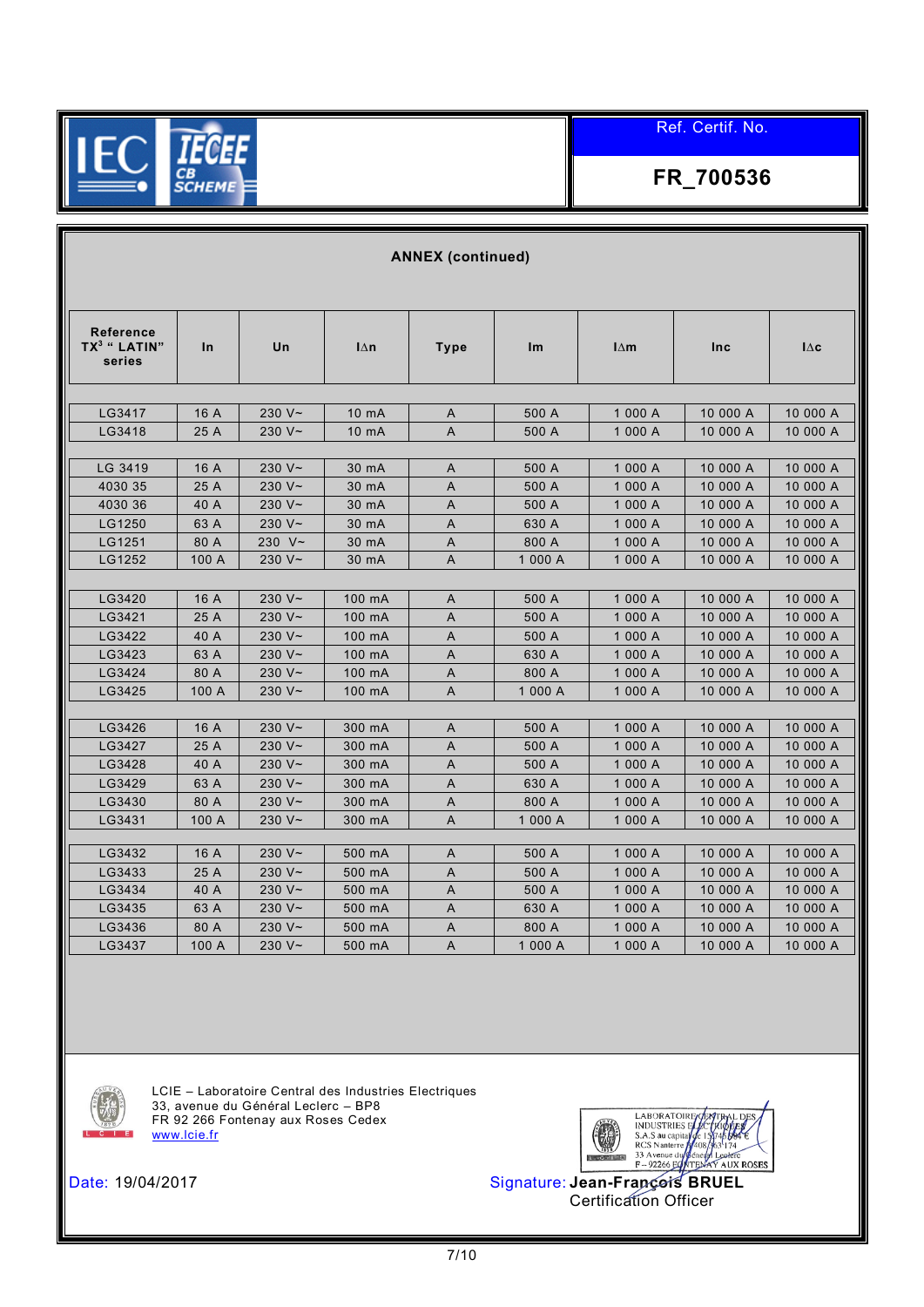

# **FR\_700536**

|                                   |              |              |                              | <b>ANNEX (continued)</b> |                |                              |                      |                              |
|-----------------------------------|--------------|--------------|------------------------------|--------------------------|----------------|------------------------------|----------------------|------------------------------|
| <b>Reference</b><br>$XC^3$ series | In           | Un           | $\mathsf{I}\Delta\mathsf{n}$ | <b>Type</b>              | Im             | $\mathsf{I}\Delta\mathsf{m}$ | Inc                  | $\mathsf{I}\Delta\mathbf{c}$ |
|                                   |              |              |                              |                          |                |                              |                      |                              |
| 403182                            | 25 A         | 230 $V \sim$ | 30 mA                        | <b>AC</b>                | 500 A          | 1 000 A                      | 10 000 A             | 10 000 A                     |
| 403183                            | 40 A         | 230 $V \sim$ | 30 mA                        | <b>AC</b>                | 500 A          | 1 000 A                      | 10 000 A             | 10 000 A                     |
| 403184                            | 63 A         | 230 $V \sim$ | 30 mA                        | <b>AC</b>                | 630 A          | 1 000 A                      | 10 000 A             | 10 000 A                     |
| 403185                            | 80 A         | 230 $V \sim$ | 30 mA                        | <b>AC</b>                | 800 A          | 1 000 A                      | 10 000 A             | 10 000 A                     |
|                                   |              |              |                              |                          |                |                              |                      |                              |
| 403186                            | 25 A         | 230 $V \sim$ | 300 mA                       | <b>AC</b>                | 500 A          | 1 000 A                      | 10 000 A             | 10 000 A                     |
| 403187                            | 40 A         | 230 $V \sim$ | 300 mA                       | <b>AC</b>                | 500 A          | 1 000 A                      | 10 000 A             | 10 000 A                     |
| 403188                            | 63 A         | 230 $V \sim$ | 300 mA                       | <b>AC</b>                | 630 A          | 1 000 A                      | 10 000 A             | 10 000 A                     |
| 403189                            | 80 A         | 230 V~       | 300 mA                       | <b>AC</b>                | 800 A          | 1 000 A                      | 10 000 A             | 10 000 A                     |
|                                   |              |              |                              |                          |                |                              |                      |                              |
| <b>Reference</b><br>$RX3$ series  | $\ln$        | Un           | $1\wedge n$                  | Type                     | Im             | $l \wedge m$                 | <b>Inc</b>           | $I\wedge c$                  |
|                                   |              |              |                              |                          |                |                              |                      |                              |
| LG2300                            | 16 A         | 230 $V \sim$ | 30 mA                        | <b>AC</b>                | 500 A          | 1 000 A                      | 10 000 A             | 10 000 A                     |
| 4020 24                           | 25 A         | 230 $V \sim$ | 30 mA                        | <b>AC</b>                | 500 A          | 1 000 A                      | 10 000 A             | 10 000 A                     |
| 4020 25                           | 40 A         | 230 $V \sim$ | 30 mA                        | AC                       | 500 A          | 1 000 A                      | 10 000 A             | 10 000 A                     |
| 4020 26                           | 63 A         | 230 $V \sim$ | 30 mA                        | <b>AC</b>                | 630 A          | 1 000 A                      | 10 000 A             | 10 000 A                     |
| 4020 27                           | 80 A         | 230 $V \sim$ | 30 mA                        | <b>AC</b>                | 800 A          | 1 000 A                      | 10 000 A             | 10 000 A                     |
| LG1202                            | 100 A        | 230 $V \sim$ | 30 mA                        | <b>AC</b>                | 1000 A         | 1 000 A                      | 10 000 A             | 10 000 A                     |
| LG2301                            | 16 A         | 230 $V \sim$ | 100 mA                       | <b>AC</b>                | 500 A          | 1 000 A                      | 10 000 A             | 10 000 A                     |
| 4020 28                           | 25 A         | 230 $V \sim$ | 100 mA                       | <b>AC</b>                | 500 A          | 1 000 A                      | 10 000 A             | 10 000 A                     |
| 4020 29                           | 40 A         | 230 V~       | 100 mA                       | AC                       | 500 A          | 1 000 A                      | 10 000 A             | 10 000 A                     |
| 4020 30                           | 63 A         | 230 $V \sim$ | 100 mA                       | <b>AC</b>                | 630 A          | 1 000 A                      | 10 000 A             | 10 000 A                     |
| LG1203                            | 80 A         | 230 $V \sim$ | 100 mA                       | <b>AC</b>                | 800 A          | 1 000 A                      | 10 000 A             | 10 000 A                     |
| LG1204                            | 100 A        | 230 $V \sim$ | 100 mA                       | <b>AC</b>                | 1 000 A        | 1 000 A                      | 10 000 A             | 10 000 A                     |
|                                   |              |              |                              |                          |                |                              |                      |                              |
| LG2302                            | 16 A         | 230 $V \sim$ | 300 mA                       | <b>AC</b>                | 500 A          | 1 000 A                      | 10 000 A             | 10 000 A                     |
| 4020 32                           | 25 A         | 230 $V \sim$ | 300 mA                       | <b>AC</b>                | 500 A          | 1 000 A                      | 10 000 A             | 10 000 A                     |
| 4020 33                           | 40 A         | 230 $V \sim$ | 300 mA                       | <b>AC</b>                | 500 A          | 1 000 A                      | 10 000 A             | 10 000 A                     |
| 4020 34                           | 63 A         | 230 $V \sim$ | 300 mA                       | <b>AC</b>                | 630 A          | 1 000 A                      | 10 000 A             | 10 000 A                     |
| LG1205                            | 80 A         | 230 V~       | 300 mA                       | AC                       | 800 A          | 1 000 A                      | 10 000 A             | 10 000 A                     |
| LG1206                            | 100 A        | 230 $V \sim$ | 300 mA                       | AC                       | 1 000 A        | 1 000 A                      | 10 000 A             | 10 000 A                     |
|                                   |              | 230 $V \sim$ |                              |                          |                |                              |                      |                              |
| LG2303<br>LG2304                  | 16 A         | 230 V~       | 500 mA                       | <b>AC</b>                | 500 A          | 1 000 A                      | 10 000 A             | 10 000 A                     |
| LG2305                            | 25 A<br>40 A | 230 $V \sim$ | 500 mA<br>500 mA             | AC<br><b>AC</b>          | 500 A<br>500 A | 1 000 A<br>1 000 A           | 10 000 A<br>10 000 A | 10 000 A<br>10 000 A         |
| LG2306                            | 63 A         | 230 $V \sim$ | 500 mA                       | <b>AC</b>                | 630 A          | 1 000 A                      | 10 000 A             | 10 000 A                     |
| LG2307                            | 80 A         | 230 $V \sim$ | 500 mA                       | <b>AC</b>                | 800 A          | 1 000 A                      | 10 000 A             | 10 000 A                     |
| LG2308                            | 100 A        | 230 V~       | 500 mA                       | <b>AC</b>                | 1 000 A        | 1 000 A                      | 10 000 A             | 10 000 A                     |
|                                   |              |              |                              |                          |                |                              |                      |                              |



LCIE – Laboratoire Central des Industries Electriques 33, avenue du Général Leclerc – BP8 FR 92 266 Fontenay aux Roses Cedex [www.lcie.fr](http://www.lcie.fr/)

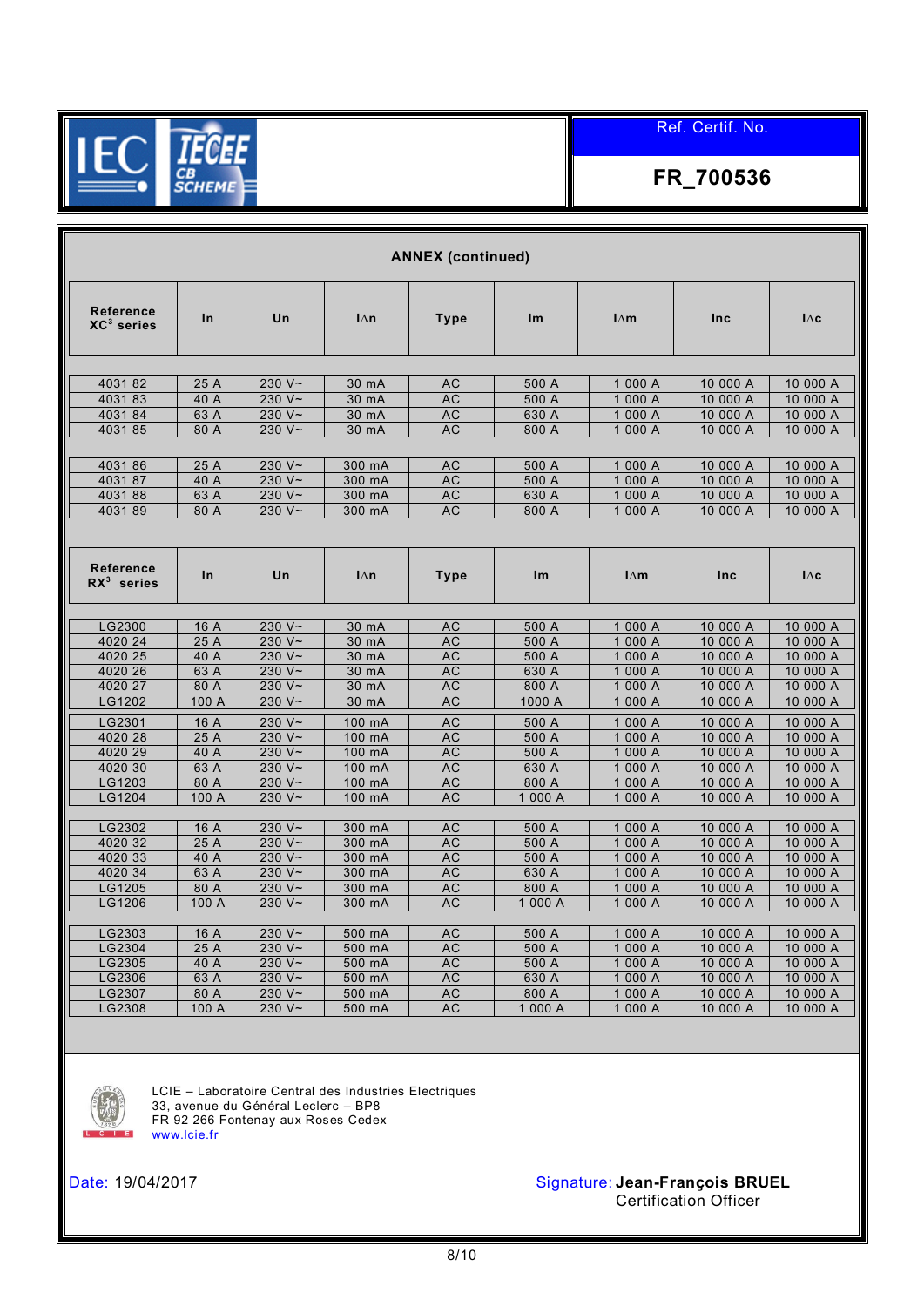

# **FR\_700536**

| <b>Reference</b><br>$RX3$ series | $\ln$ | Un           | $\mathsf{I}\Delta\mathsf{n}$ | <b>Type</b>    | Im      | $\mathsf{I}\Delta\mathsf{m}$ | <b>Inc</b> | $\mathsf{I}\Delta\mathbf{c}$ |
|----------------------------------|-------|--------------|------------------------------|----------------|---------|------------------------------|------------|------------------------------|
|                                  |       |              |                              |                |         |                              |            |                              |
| LG2309                           | 16 A  | $230 V -$    | 30 mA                        | A              | 500 A   | 1 000 A                      | 10 000 A   | 10 000 A                     |
| 4020 36                          | 25 A  | 230 $V \sim$ | 30 mA                        | A              | 500 A   | 1 000 A                      | 10 000 A   | 10 000 A                     |
| 4020 37<br>4025 35               | 40 A  | 230 $V \sim$ | 30 mA                        | A              | 500 A   | 1 000 A                      | 10 000 A   | 10 000 A                     |
| 4020 38<br>4025 36               | 63 A  | $230 V -$    | 30 mA                        | A              | 630 A   | 1 000 A                      | 10 000 A   | 10 000 A                     |
| LG2310                           | 80 A  | $230 V -$    | 30 mA                        | A              | 800 A   | 1 000 A                      | 10 000 A   | 10 000 A                     |
| LG2311                           | 100 A | 230 $V \sim$ | 30 mA                        | A              | 1 000 A | 1 000 A                      | 10 000 A   | 10 000 A                     |
|                                  |       |              |                              |                |         |                              |            |                              |
| LG2312                           | 16 A  | $230 V -$    | 100 mA                       | A              | 500 A   | 1 000 A                      | 10 000 A   | 10 000 A                     |
| LG2313                           | 25 A  | 230 $V \sim$ | 100 mA                       | A              | 500 A   | 1 000 A                      | 10 000 A   | 10 000 A                     |
| LG2314                           | 40 A  | 230 $V \sim$ | 100 mA                       | A              | 500 A   | 1 000 A                      | 10 000 A   | 10 000 A                     |
| LG2315                           | 63 A  | 230 $V \sim$ | 100 mA                       | $\overline{A}$ | 630 A   | 1 000 A                      | 10 000 A   | 10 000 A                     |
| LG2316                           | 80 A  | 230 $V \sim$ | 100 mA                       | A              | 800 A   | 1 000 A                      | 10 000 A   | 10 000 A                     |
| LG2317                           | 100 A | 230 $V \sim$ | 100 mA                       | A              | 1 000 A | 1 000 A                      | 10 000 A   | 10 000 A                     |
| LG2318                           | 16 A  | 230 $V \sim$ | 300 mA                       | A              | 500 A   | 1 000 A                      | 10 000 A   | 10 000 A                     |
| LG2319                           | 25 A  | $230 V -$    | 300 mA                       | A              | 500 A   | 1 000 A                      | 10 000 A   | 10 000 A                     |
| LG2320<br>4025 37                | 40 A  | 230 $V \sim$ | 300 mA                       | A              | 500 A   | 1 000 A                      | 10 000 A   | 10 000 A                     |
| LG2321<br>4025 38                | 63 A  | 230 $V \sim$ | 300 mA                       | A              | 630 A   | 1 000 A                      | 10 000 A   | 10 000 A                     |
| LG2322                           | 80 A  | 230 $V \sim$ | 300 mA                       | A              | 800 A   | 1 000 A                      | 10 000 A   | 10 000 A                     |
| LG2323                           | 100 A | 230 $V \sim$ | 300 mA                       | $\overline{A}$ | 1 000 A | 1 000 A                      | 10 000 A   | 10 000 A                     |
|                                  |       |              |                              |                |         |                              |            |                              |
| LG2324                           | 16 A  | 230 $V \sim$ | 500 mA                       | A              | 500 A   | 1 000 A                      | 10 000 A   | 10 000 A                     |
| LG2325                           | 25 A  | $230 V -$    | 500 mA                       | A              | 500 A   | 1 000 A                      | 10 000 A   | 10 000 A                     |
| LG2326                           | 40 A  | 230 $V \sim$ | 500 mA                       | A              | 500 A   | 1 000 A                      | 10 000 A   | 10 000 A                     |
| LG2327                           | 63 A  | 230 $V \sim$ | 500 mA                       | A              | 630 A   | 1 000 A                      | 10 000 A   | 10 000 A                     |
| LG2328                           | 80 A  | 230 $V \sim$ | 500 mA                       | A              | 800 A   | 1 000 A                      | 10 000 A   | 10 000 A                     |
| LG2329                           | 100 A | $230 V -$    | 500 mA                       | A              | 1 000 A | 1 000 A                      | 10 000 A   | 10 000 A                     |

**ANNEX (continued)**



LCIE – Laboratoire Central des Industries Electriques 33, avenue du Général Leclerc – BP8 FR 92 266 Fontenay aux Roses Cedex [www.lcie.fr](http://www.lcie.fr/)